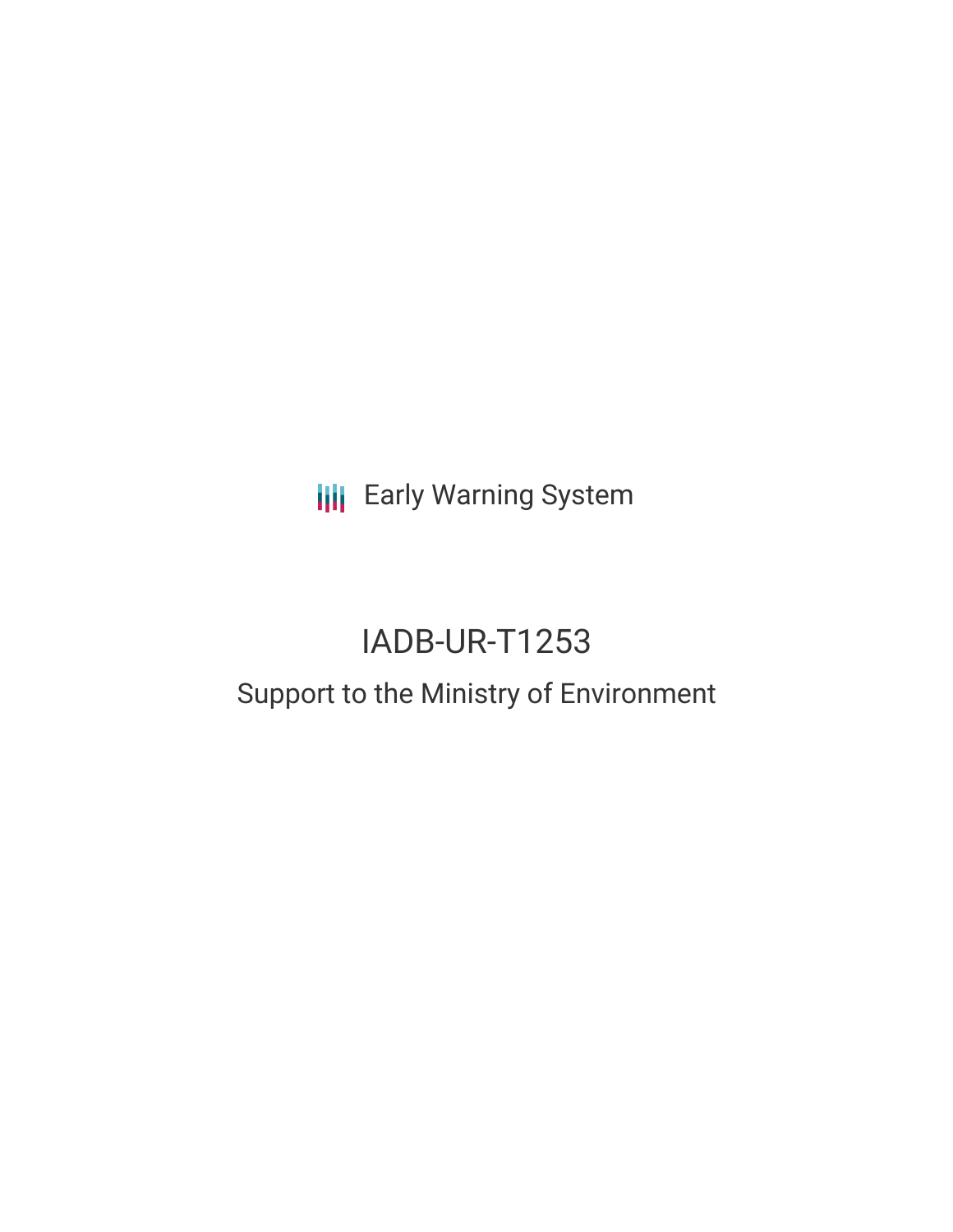

#### **Quick Facts**

| <b>Countries</b>               | Uruguay                                        |
|--------------------------------|------------------------------------------------|
| <b>Specific Location</b>       |                                                |
| <b>Financial Institutions</b>  | Inter-American Development Bank (IADB)         |
| <b>Status</b>                  | Approved                                       |
| <b>Bank Risk Rating</b>        | С                                              |
| <b>Voting Date</b>             | 2021-12-09                                     |
| <b>Borrower</b>                | Goverment of Uruguay                           |
| <b>Sectors</b>                 | Climate and Environment, Technical Cooperation |
| <b>Investment Type(s)</b>      | Grant                                          |
| <b>Investment Amount (USD)</b> | $$0.40$ million                                |
| <b>Project Cost (USD)</b>      | \$0.40 million                                 |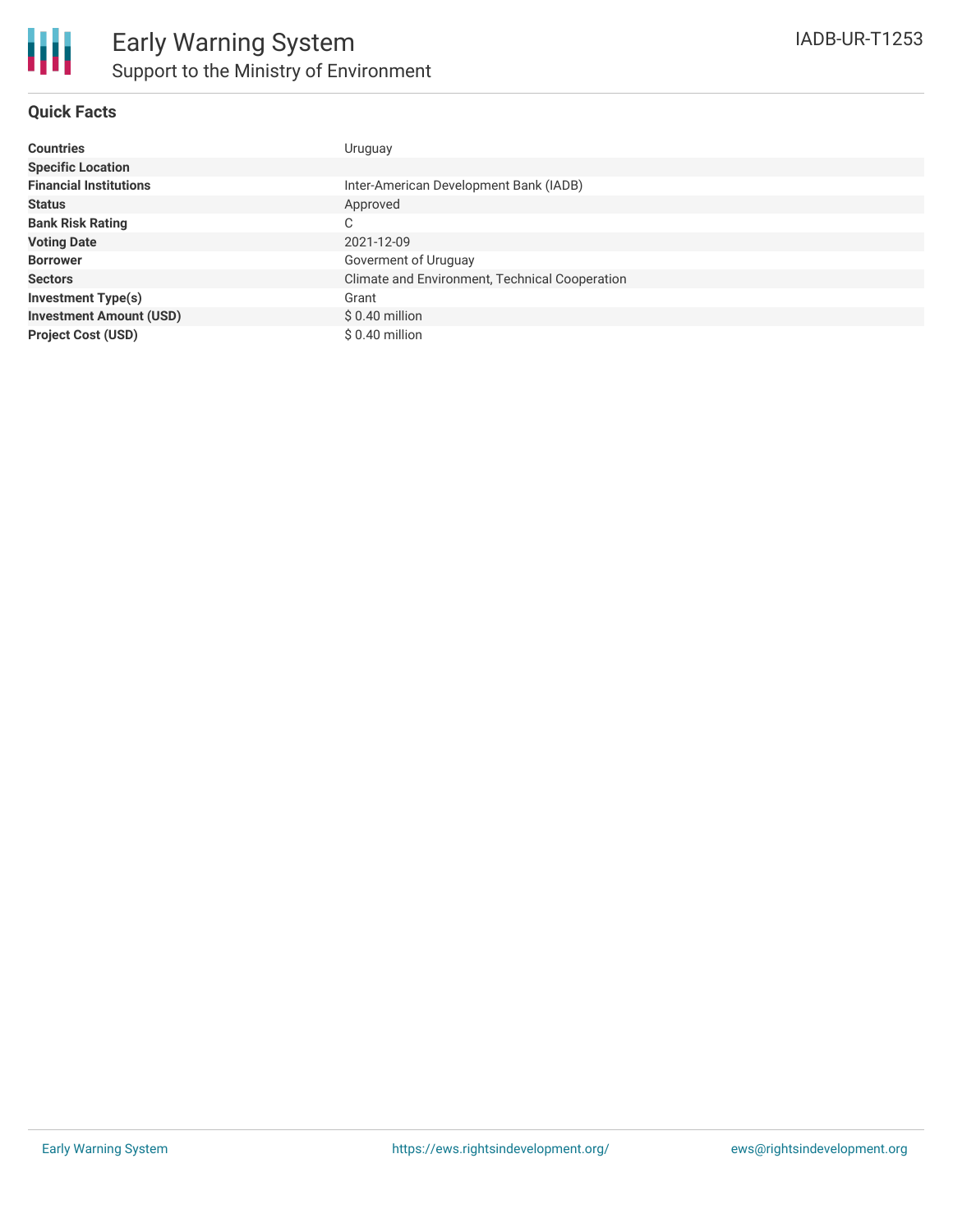

### **Project Description**

Apoyo en la creacion del Ministerio de Ambiente de Uruguay (MA) a traves del establecimiento de una vision coherente y articulada entre las diferentes direcciones y unidades del ministerio.

Especificamente, esta CT proveera asesoria tecnica y financiera al MA, creado el 9 de julio de 2020, mediante el articulo 291 de la ley de urgente consideracion Ndeg19.889 (LUC). En noviembre de 2020, la representacion pais del BID organizo un taller junto al ministro de Ambiente de Uruguay, en el cual se intercambiaron experiencias y visiones con cinco ministros y ex ministros de ambiente de la region, de modo a identificar modelos interesantes para el funcionamiento del ministerio y para alcanzar objetivos especificos de politica.

A nivel institucional, un desafio para el nuevo ministerio consiste en articular unidades y direcciones que venian trabajando desde sus mandatos respectivos, y que ahora se encuentran bajo un unico paraguas. Para esto, se apoyara tanto la vision estrategica del ministerio como las direcciones pertinentes, de modo a garantizar una vision coherente de intervencion, que fortalezca el funcionamiento del ministerio como entidad unica. Esta CT se enfocara en ofrecer una vision unica del ministerio que priorice tanto las acciones de adaptacion como de mitigacion al cambio climatico bajo los compromisos del pais en su contribucion Determinada a nivel Nacional (o NDC, por sus siglas en ingles).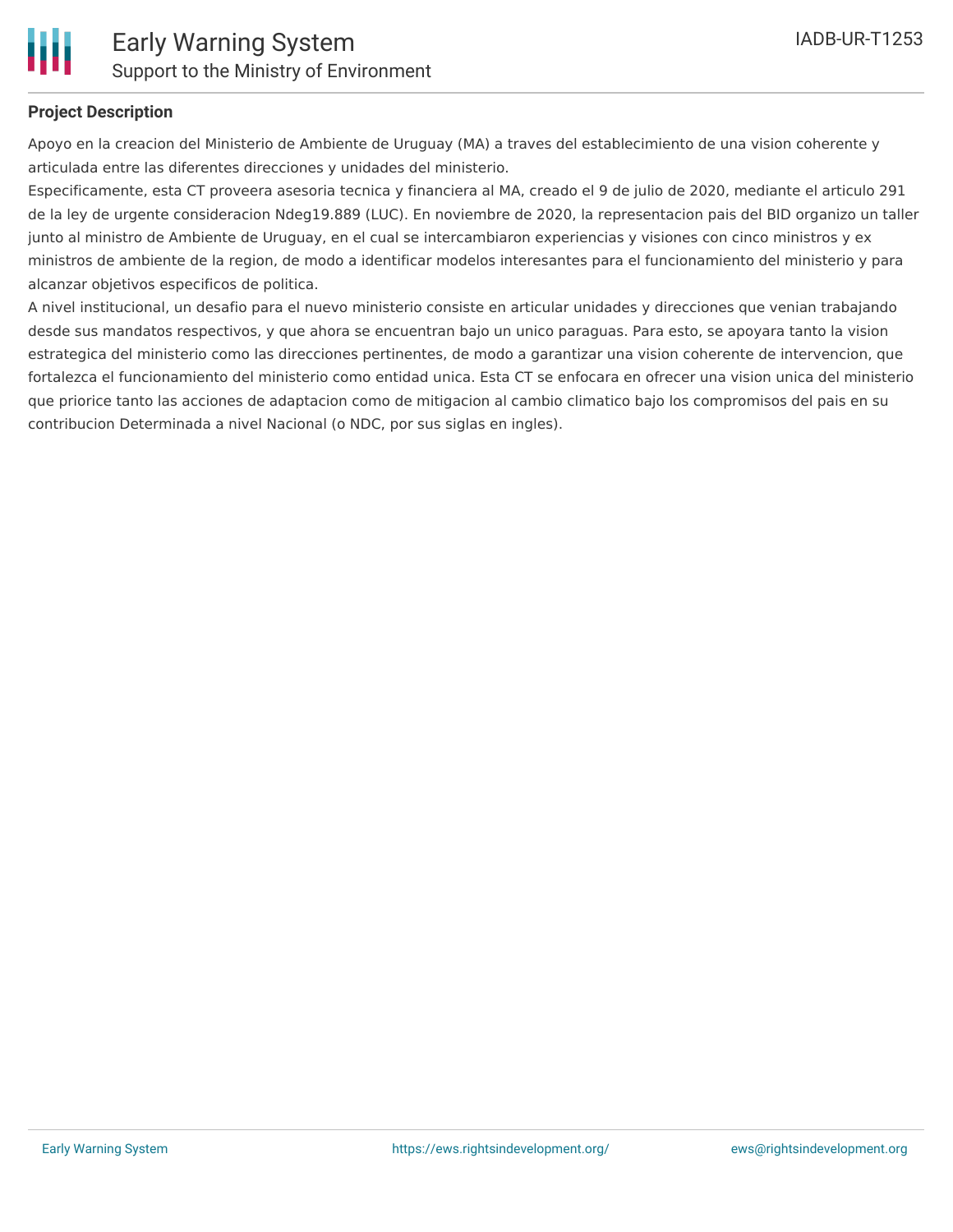

#### **Investment Description**

• Inter-American Development Bank (IADB)